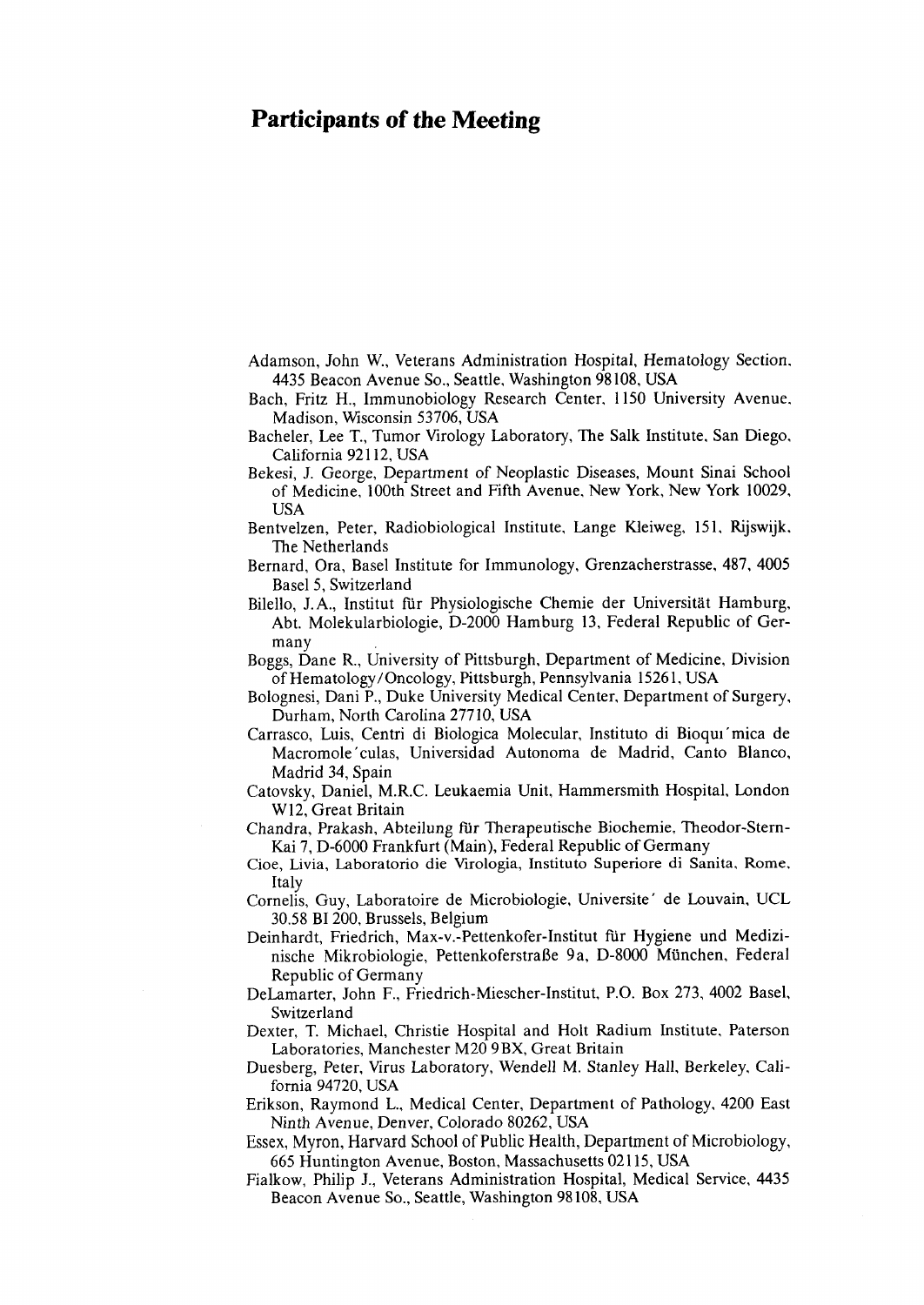- Freeman, Arnold I., Roswell Park Memorial Institute, Department of Pediatrics, 666 Elm Street, Buffalo, New York 14263, USA
- Gale, Robert Peter, UCLA Bone Marrow Transplant Unit, Department of Microbiology and Immunology, Los Angeles, California 90024, USA
- Gallo, Robert C., National Cancer Institute, Laboratory of Tumor Cell Biology, Bethesda, Maryland 20014, USA
- Georgii, Axel, Pathologisches Institut der Medizinischen Hochschule, Karl-Wiechert-Allee 9, D-3000 Hannover, Federal Republic of Germany
- Graf, Thomas, Deutsches Krebsforschungszentrum. Im Neuenheimer Feld 280. D-6900 Heidelberg, Federal Republic of Germany
- Greaves, Mel F., Imperial Cancer Research Fund Laboratories, P.O. Box 123, Lincoln's Inn Fields, London WC2A 3PX, Great Britain
- Greenberg, Peter L., Stanford University Medical Center, Department of Medicine (Hematology), Stanford, California 94305, USA
- Hardesty, Boyd A., Department of Chemistry, Clayton Foundation Biochemical Institute, Austin, Texas 78712, USA
- Haseltine, William A., Sidney Farber Cancer Institute, Charles A. Dana Cancer Center, 44 Binney Street, Boston, Massachusetts 02115, USA
- Hausen, Harald zur, Institut für Virologie im Zentrum für Hygiene, Hermann-Herder-Straße 11, D-7800 Freiburg i. Br., Federal Republic of Germany
- Heimpel, Hermann, Medizinisch-Naturwissenschaftliche Hochschule, Steinhövelstraße 9, D-7900 Ulm, Federal Republic of Germany
- Helm, Klaus von der, Schweizerisches Institut für Experimentelle Krebsforschung, Ch. des Boveresses, 1066 Epalignes s. Lausanne, Schweiz
- Henderson, Edward S., Roswell Park Memorial Institute, Medicine A, 666 Elm Street, Buffalo, New York 14263, USA
- Hill, Miroslav, Institutde Cance' rologieetd'Immunoge' ne' tique, De' partement de Biologie Cellulaire et Mole 'culaire, 14–16 Avenue Paul-Vaillant-Couturier, 94800 Villejuif, France
- Hoelzer, Dieter, Zentrum für Innere Medizin und Kinderheilkunde der Universität Ulm, Steinhövelstraße 9, D-7900 Ulm, Federal Republic of Germany
- Hofschneider, Peter-Hans, Max-Planck-Institut für Biochemie, D-8033 Martinsried b. München, Federal Republic of Germany
- Hogg, Nancy, Imperial Cancer Research Fund Laboratories, P.O. Box 123, Lincoln's Inn Fields, London WC2A 3PX, Great Britain
- Jaenisch, Rudolf, Heinrich-Pette-Institut für Experimentelle Virologie und Immunologie an der Universität Hamburg, Martinistraße 52, D-2000 Hamburg 20, Federal Republic of Germany
- Jarrett, Oswald, Veterinary School, University of Glasgow, Bearsden Road, Bearsden, Glasgow G61 1QH, Scotland
- Jendis, Jörg, Max-Planck-Institut für Biochemie, D-8033 Martinsried b. München, Federal Republic of Germany
- Jensen, Fred C., Scripps Clinic and Research Foundation, Department of Cellular and Developmental Immunology, Keeny Park, 10666 North Torrey Pines Road, La Jolla, California 92037, USA
- Jones, Carol, Eleanor Roosevelt Institute for Cancer Research, Department of Biophysics and Genetics, 4200 East Ninth Avenue, Denver, Colorado 80262, USA
- Joshua, D.E., Nuffield Department of Clinical Medicine, Radcliffe Infirmary, Oxford OX2 6HE, Great Britain
- Kabisch, Hartmut, Universitäts-Kinderklinik, Martinistraße 52, D-2000 Hamburg 20, Federal Republic of Germany
- Keisari, Yona, c/o Dr. Tibor Borsos, National Cancer Institute, Bethesda, Maryland 20014, USA
- Kelly, Franc oise, Institut Pasteur, 25, Rue du Docteur Roux, Paris 75015, France
- Kerr, Ian, National Institute for Medical Research, The Ridgeway, Mill Hill, London NW7 1AA, Great Britain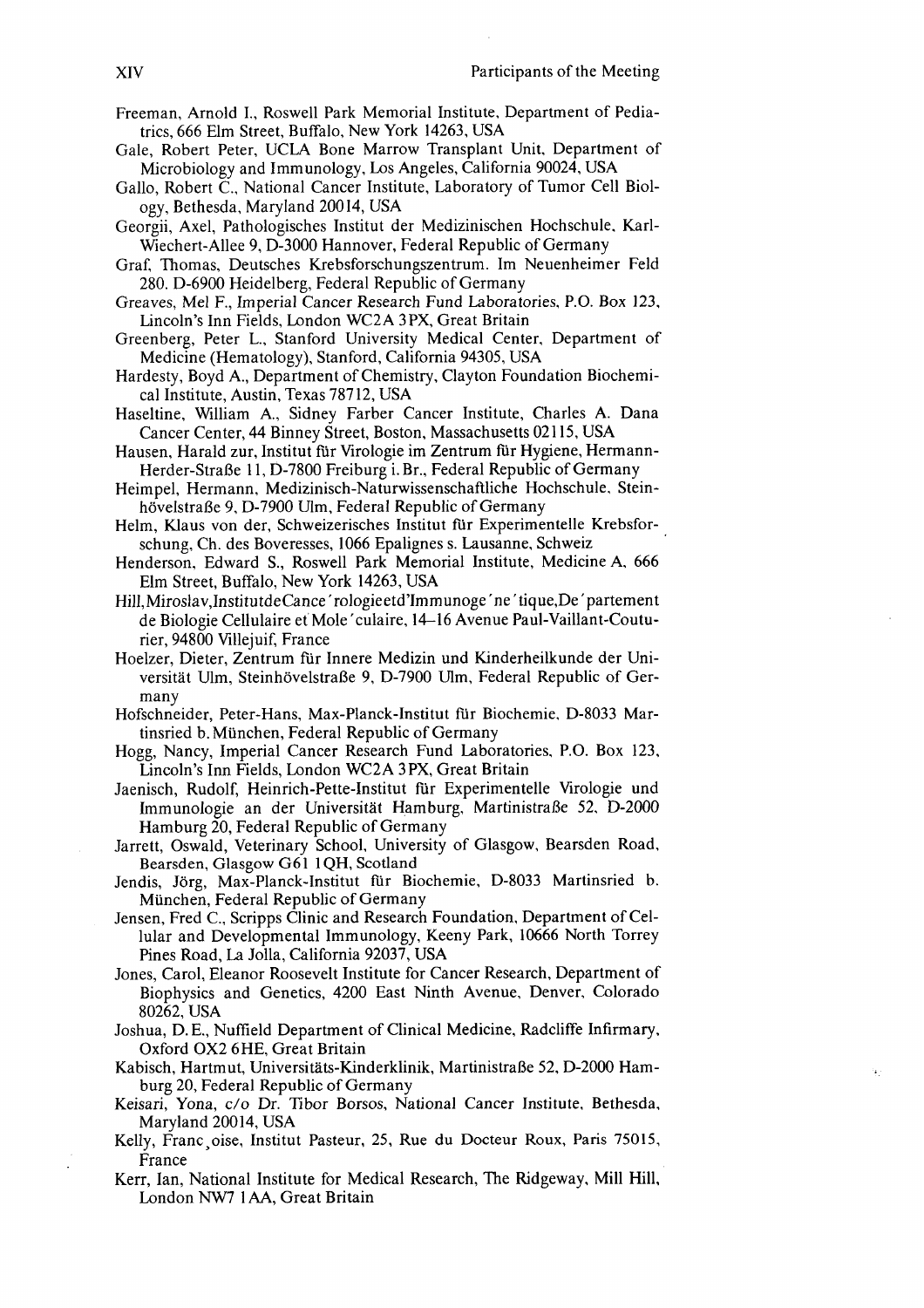- Knight, Richard A., Department of Experimental Oncology, University College Hospital, University Street, London W.C.I., Great Britain
- Koch, Gebhard, Physiologisch-Chemisches Institut, Abt. Molekularbiologie. Grindelallee 117, D-2000 Hamburg 13, Federal Republic of Germany
- Kramer, Gisela, Department of Chemistry, Clayton Foundation Biochemical Institute, Austin, Texas 78712, USA
- Kurth, Reinhard, Friedrich-Miescher-Laboratorium der Max-Planck-Gesellschaft, Spemannstr. 37-39, D-7400 Tübingen, Federal Republic of Germany
- Lister, T. Andrew, Imperial Cancer Research Fund, Department of Medical Oncology, St. Bartholomew's Hospital, West Hammersmith, London EC 1 **A** 7BR Great Britain
- Mannweiler, Klaus, Heinrich-Pette-Institut für Experimentelle Virologie und Immunologie an der Universität Hamburg, Martinistraße 52, D-2000 Hamburg 20, Federal Republic of Germany
- McCredie, Kenneth B., M.D. Anderson Hospital and Tumor Institute, Leukemia Service, Department of Developmental Therapeutics, Houston, Texas 77030, USA
- Mertelsmann, Roland, Memorial Sloan-Kettering Cancer Center, 1275 New York Avenue, New York 1002 1, USA
- Miller, Robert W., Clinical Epidemiology Branch, A521 Landow Building, National Cancer Institute, Bethesda, Maryland 20014, USA
- Mitchison, Nicholas A., Department of Zoology, Tumour Immunology Unit, Gower Street, London WC **1** E 6BT, Great Britain
- Moloney, William C., Peter Bent Brigham Hospital, Hematology Division. 721 Huntington Avenue, Boston, Massachusetts 021 15, USA
- Montague, Marc van, Laboratorium voor Histologie en Genetik, Universiteit Gent, Gent, Belgium
- Moore, Malcolm A. S., Memorial Sloan-Kettering Cancer Center, 1275 York Avenue, New York, New York 1002 1, USA
- Munk, Klaus, Deutsches Krebsforschungszentrum, Im Neuenheimer Feld 280, D-6900 Heidelberg, Federal Republic of Germany
- Neth, Rolf, Universitäts-Kinderklinik, Molekularbiologisch-Hämatologische Arbeitsgruppe, Martinistraße 52, D-2000 Hamburg 20, Federal Republic of Germany
- Oliver, R. Tim D., Institute of Urology, 172 Shaftesbury Avenue, London WC2H 8JE, Great Britain
- Pinkel, Donald, The Medical College of Wisconsin, Department of Pediatrics, 1700 West Wisconsin Avenue, Milwaukee, Wisconsin 53233, USA
- Preisler, Harvey, Roswell Park Memorial Institute, 666 Elm Street, Buffalo. New York 14263, USA
- Quesenberry, Peter J., Peter Bent Brigham Hospital, Department of Medicine. 72 1 Huntington Avenue, Boston, Massachusetts 021 15, USA
- Rapp, Fred, The Milton Hershey Medical Center, Department of Microbiology, Hershay, Pennsylvania 17033, USA
- Rodt, Hans, Gesellschaft für Strahlen- und Umweltforschung mbH, Institut für Hämatologie, Abteilung Immunologie, Landwehrstraße 61, D-8000 München 2, Federal Republic of Germany
- Rowley, Janet D., The Division of the Biological Sciences and the Pritzker School of Medicine, Section of Hematology/Oncology, Box 420, 950 East 59th Street, Chicago, Iilinois 60637, USA
- Ruscetti, Francis W., Litton Bionetics, 7300 Pearl Street, Bethesda, Maryland 200 14, USA
- Saedler, Heinz, Institut für Biologie I1 der Albert-Ludwigs-Universität, Schänzlestraße 1, D-7800 Freiburg i. Br., Federal Republic of Germany
- Schäfer, Werner, Max-Planck-Institut für Virusforschung, Spemannstraße 38, D-7400 Tübingen, Federal Republic of Germany
- Smyth, John F., Institute of Cancer Research, Department of Biochemical Pharmacology, Block E, Clifton Avenue, Belmont, Sutton, Surrey SM2 5 PX, Great Britain